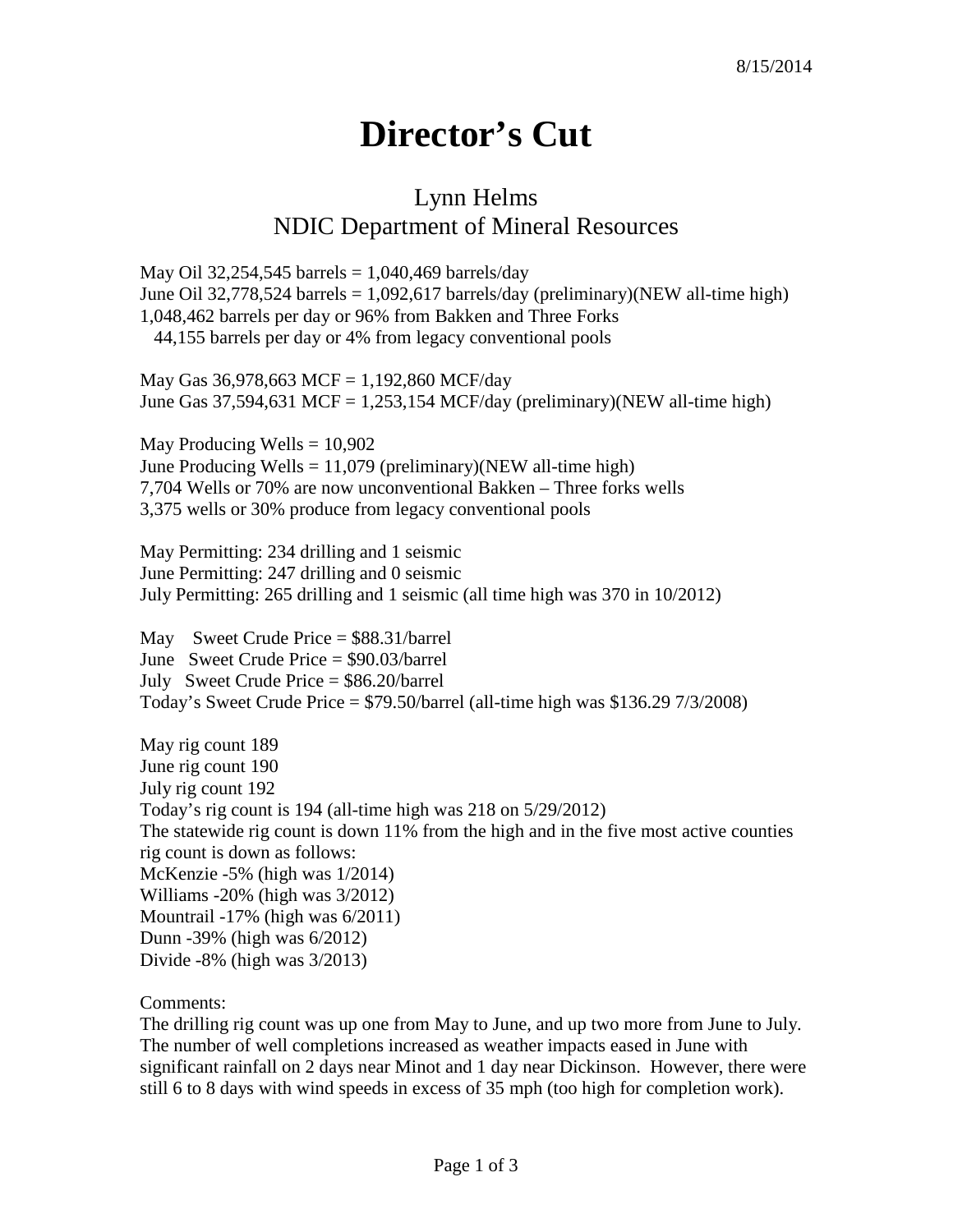Over 95% of drilling still targets the Bakken and Three Forks formations.

At the end of June there were about 585 wells waiting on completion services, a decrease of 25.

Crude oil take away capacity is expected to remain adequate as long as rail deliveries to coastal refineries keep growing.

Rig count in the Williston Basin is gradually increasing. Utilization rate for rigs capable of 20,000+ feet remains above 90%, and for shallow well rigs (7,000 feet or less) about 60%.

Drilling permit activity continued to increase as operators begin their summer programs and plan location construction for next winter.

The number of rigs actively drilling on federal surface in the Dakota Prairie Grasslands is up to 4.

Activity on the Fort Berthold Reservation is as follows 21 drilling rigs (11 on fee lands and 10 on trust lands) 297,987 barrels of oil per day (100,748 from trust lands & 197,239 from fee lands) 1,241 active wells (748 on trust lands & 493 on fee lands) 156 wells waiting on completion 312 approved drilling permits (285 on trust lands & 27 on fee lands) 2,149 additional potential future wells  $(1,520)$  on trust lands & 629 on fee lands)

Seismic activity is steady 4 surveys active/recording, 1 remediating, 1 suspended, and 4 permitted. There are now 4 buried arrays in North Dakota for monitoring and optimizing hydraulic fracturing.

North Dakota leasing activity is very low, consisting mostly of renewals and top leases in the Bakken - Three Forks area.

US natural gas storage is now 19% below the five-year average indicating increasing prices in the future. North Dakota shallow gas exploration could be economic at future gas prices and as you are aware exploration is underway in Emmons County. The first well will be on confidential status until 12/23/14.

The price of natural gas delivered to Northern Border at Watford City is down \$0.31 to \$3.56/MCF. This results in a current oil to gas price ratio of 22 to 1. The percentage of gas flared remained at 28% as the new Tioga gas plant remained below full capacity due to delayed expansion of gas gathering from south of Lake Sakakawea. The historical high flared percent was 36% in 09/2011.